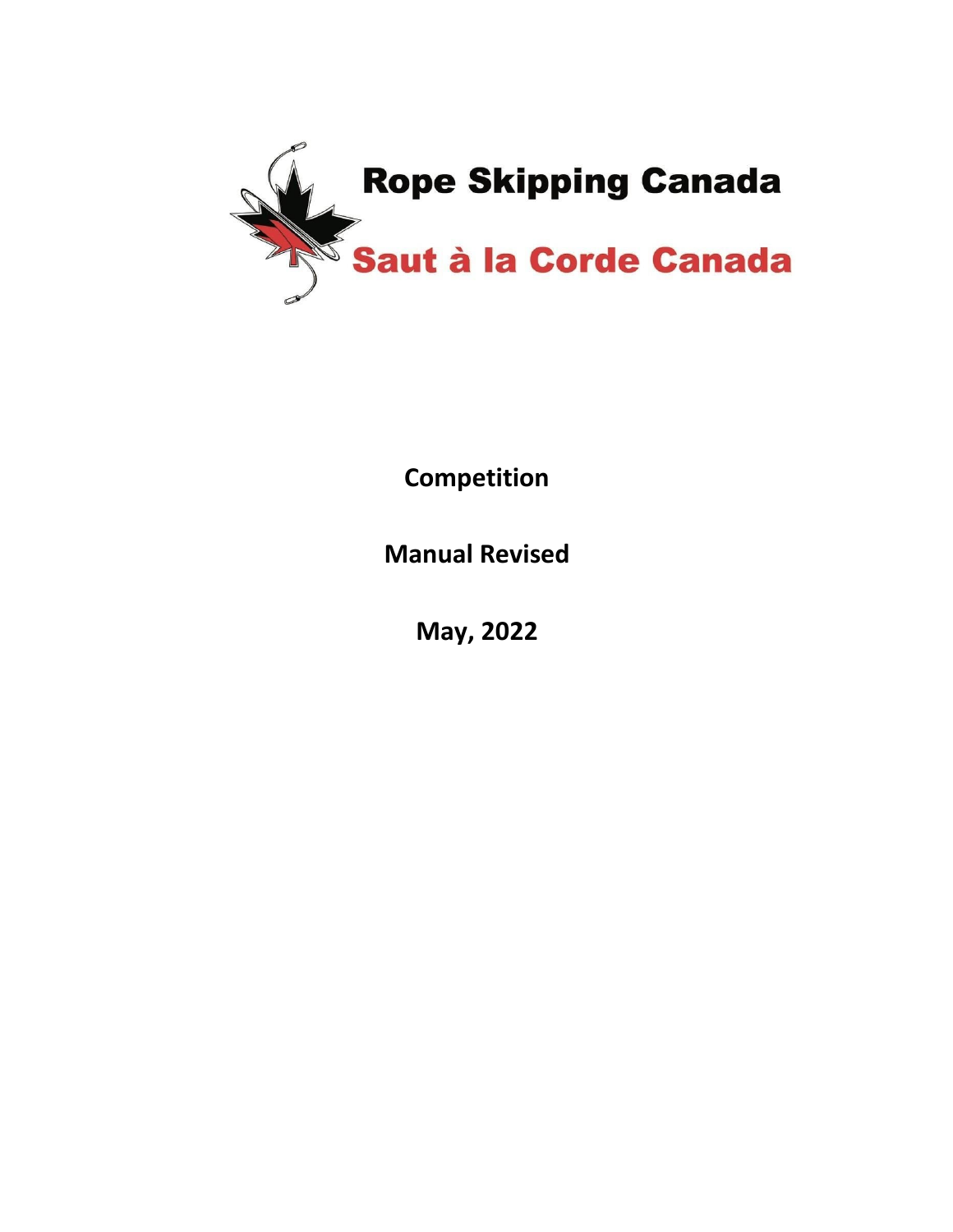# **Table of Contents**

| 1. General                 | 3  |
|----------------------------|----|
| 2. Code of Conduct         | 3  |
| 3. Divisions               | 4  |
| 4. Event Rules             | 5  |
| 5. Appeals                 | 9  |
| <b>6. Team Composition</b> | 10 |
| 7. Precision Group Routine | 10 |
| 8. Show Competition        | 11 |
| 9. Acknowledgments         | 11 |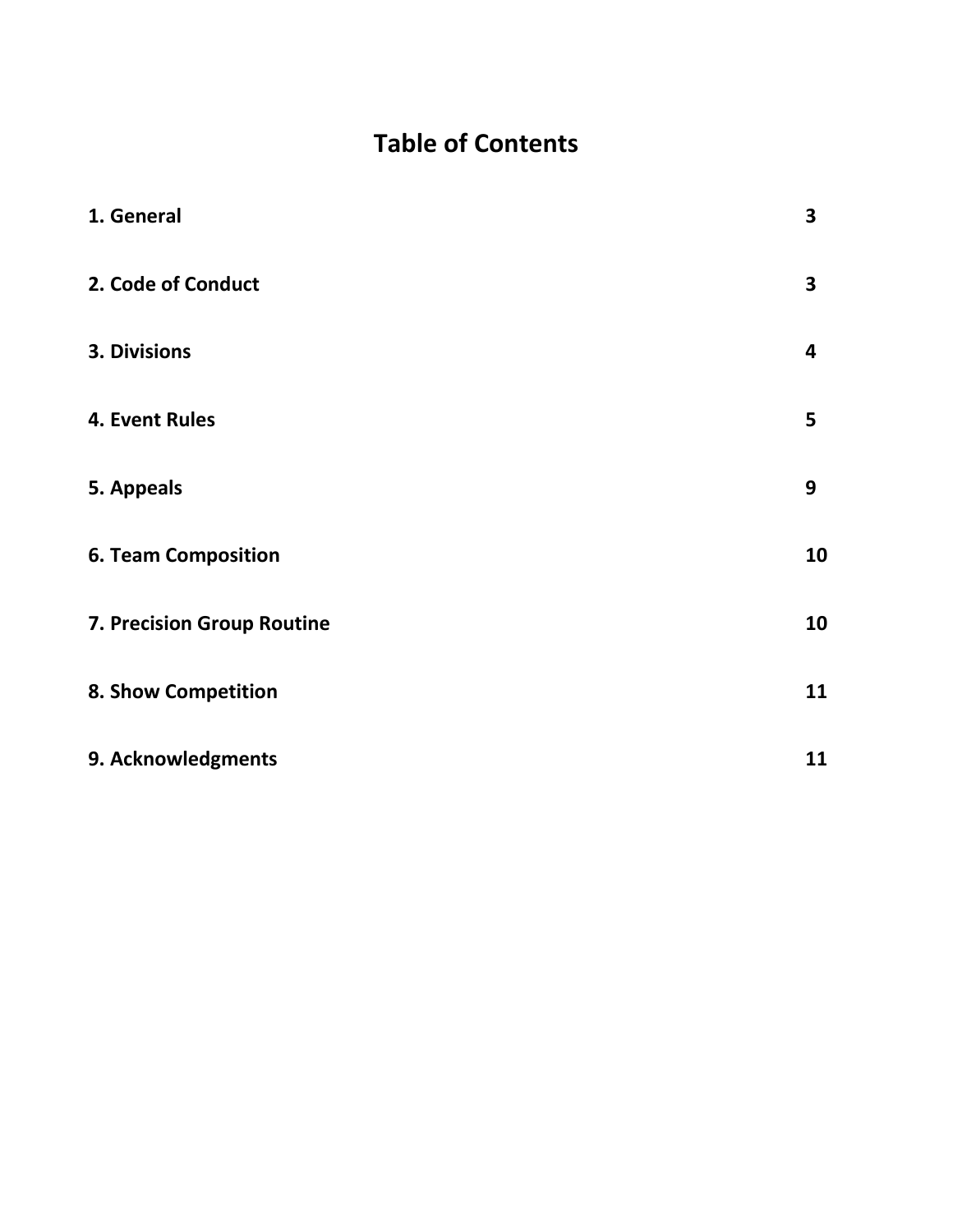# <span id="page-2-0"></span>**1. General**

Rope Skipping Canada (RSC) has adopted the International Jump Rope Union (IJRU) rulebook, including the IJRU competition manual and the IJRU judging manual for use at the Rope Skipping Canada National Championships. Provincial Sporting Organizations (PSOs) are required to follow the IJRU rulebooks and regulations for all national qualifying events (e.g. Provincial Championships) in collaboration with this document.

RSC will continue to update this document for events or age divisions not listed in the IJRU competition manual. Additional events and/or age divisions may be offered at the discretion of RSC to promote Long Term Athlete Development (LTAD) and continued growth of the sport across the country.

RSC follows the IJRU Rulebook for all events, with the exceptions as outlined in this document and as described in the World Championship Qualification Policy. **This document is to be used only in conjunction with the official IJRU competition rule books and does not include the entirety of the competition rules and regulations.**

# <span id="page-2-1"></span>**2. Code of Conduct**

RSC places the utmost importance on athlete, coach, volunteer, judge and spectator codes of conduct. The following outlines the code of conduct expected of all individuals attending RSC sanctioned events:

- Sportsmanship, self-control and discipline are expected of all athletes and coaches at all times.
- Treat everyone with equal respect, courtesy and kindness at all times.
- Help advance and improve the sport by being generous and sharing ideas and skills with others.
- Congratulate others, whether they are teammates or not, for an effort well done. Rejoice in the successes of others, both big and small.
- Do not distract other athletes while they are competing.
- Respect judges and their decisions. Abuse of officials will not be tolerated.
- The Technical Committee may, at their discretion, apply a penalty of up to 10 jumps for a speed event, a deduction of up to 1.0 point for a freestyle event, or disqualification from the entire event depending on the severity of a code of conduct infraction. There will be no appeal of these penalties.
- Fair play is crucial in sport. All athletes are bound by the RSC's complete ban on performance enhancing substances. Athletes found supplying or using such substances will be banned from competition and attendance at any RSC event for a minimum of two years and must apply to the Board of Directors for approval to return.
- Any violation of the Code of Conduct during an event will be brought to the Technical Committee. The Technical Committee will convene and make all decisions related to Code of Conduct violations. All repercussions related to the Code of Conduct violations will be at the discretion of the Technical Committee and the Board of Directors.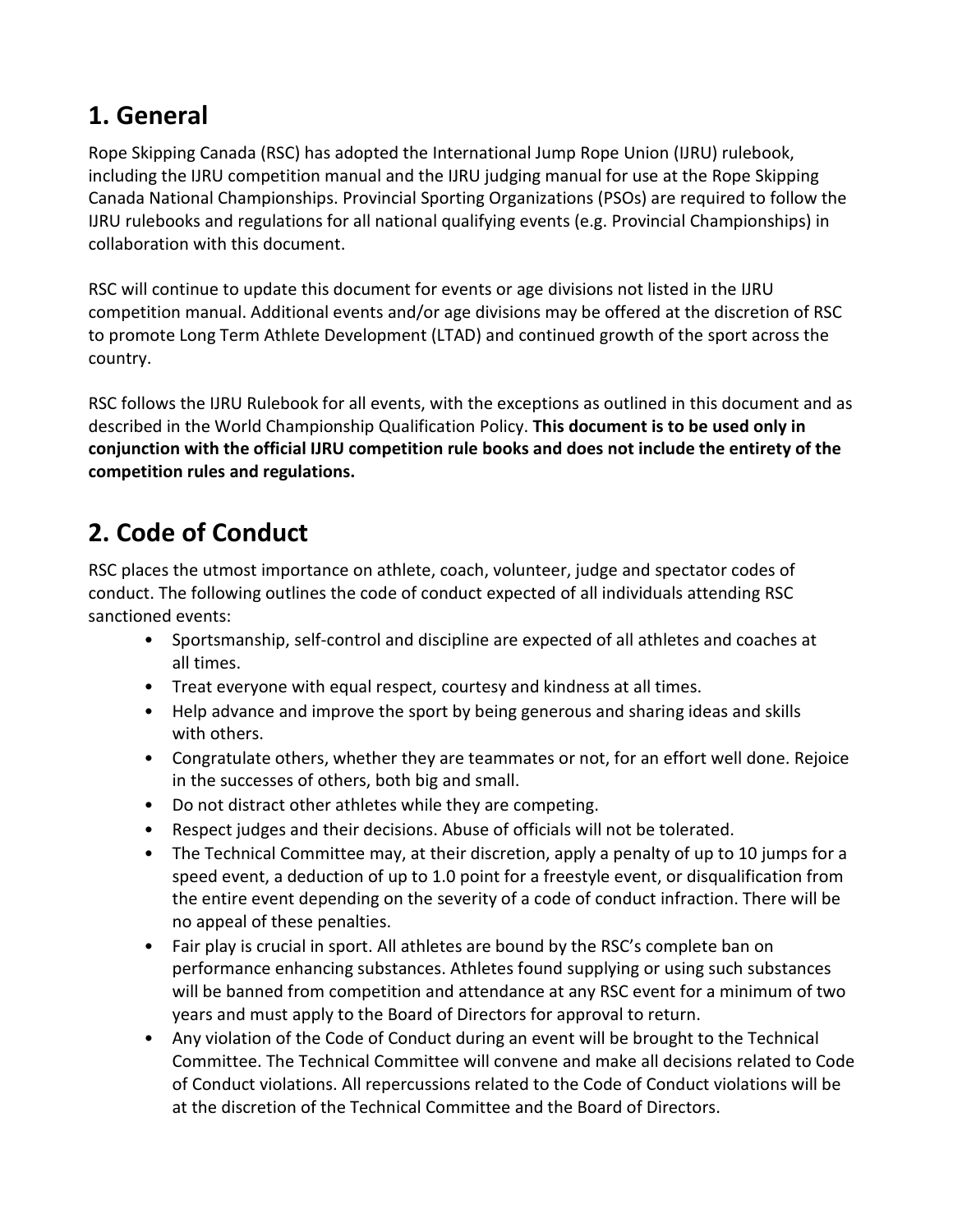# <span id="page-3-0"></span>**3. Divisions**

#### **3.1 Age Divisions**

3.1.1 Ages are determined based on the athlete's age as of December 31 in the year of the competition. The competitors will be entered as their age as of this date.

3.1.2 The age divisions to compete for all events shall be:

- 11 years and younger (U11)
- $\bullet$  12 13 years
- $\bullet$  14-15 years
- $\bullet$  16 18 years
- 19+ years
- 30+ years

3.1.3 Athletes 30 years and older, wanting to qualify for an IJRU World Championship, will be required to register in the 19+ age division at Rope Skipping Canada qualifying tournament(s).

3.1.4 It is the responsibility of the athlete and club to verify that the athlete is entered in the correct age division prior to the commencement of the competition. Failure to do so may result in disqualification or removal from the event.

3.1.5 Proof of age may be requested by the National Tournament Committee or the Technical Committee at any time following the commencement of registration for a Rope Skipping Canada qualifying tournament until the publication of official results. Athletes found competing in the wrong age category will be suspended for two years.

3.1.6 Athletes must compete in their appropriate age division at the RSC National Championships regardless of the division in which they qualified at a Provincial Championships.

#### **3.2 Gender Categories**

3.2.1 Team Events

For team events the gender categories are defined as follows:

- Female gender all female
- Male gender all male
- Mixed gender at least one male and one female
- Any gender\* any combination

\*For Show Competition, Double Dutch Triad and Precision Group Routine Only

#### 3.2.2 Individual Events

For individual events the gender categories are defined as follows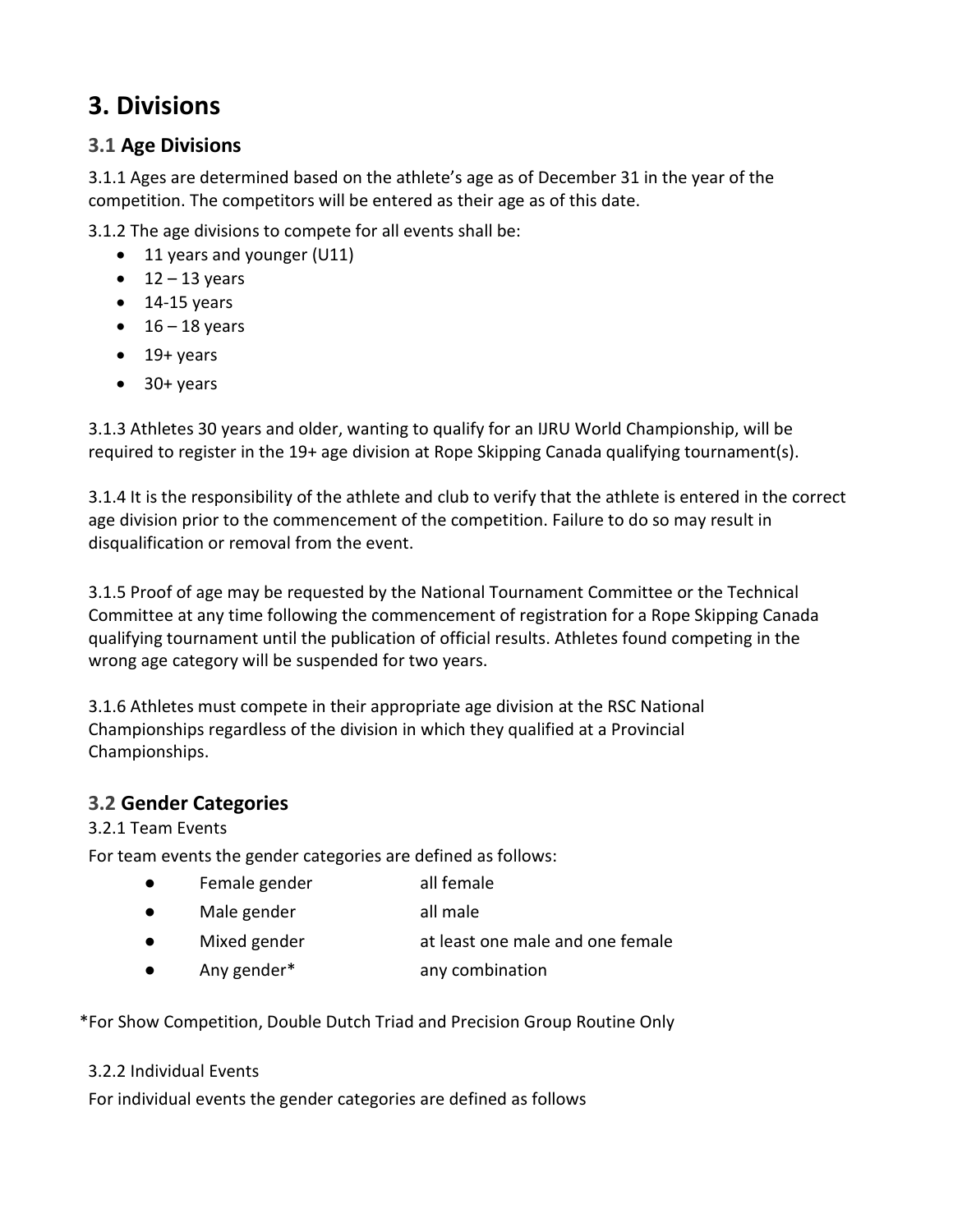- Female gender
- Male gender

## **3.3 Residency Classification**

3.3.1 **Canadian Classification**: Athletes who have resided within Canada for at least one year.

3.3.2 **Open Classification**: Athletes who compete in Canada but reside outside of Canada.

3.3.3 Athletes from both classifications will compete together in their respective age divisions and gender categories. Athletes from the open classification will not displace Canadian athletes in ranking for awards. Duplicate awards will be given in events where open classification athletes place in the top three.

#### **3.4 Alternates**

3.4.1 RSC will accept up to two alternates per age division and gender category.

3.4.2 An alternate may compete in their respective competition only if a qualified registrant withdraws before the competition has commenced.

3.4.3 Alternates from the host province may compete in their respective competition, provided their age division and gender category does not exceed 36 athletes with the inclusion of said alternates.

## <span id="page-4-0"></span>**4. Event Rules**

## **4.1 Events**

4.1.1 Individual Events

#### U11 years

| a. Single Rope Individual Freestyle  | 0-60 seconds                                           |
|--------------------------------------|--------------------------------------------------------|
| b. Single Rope Speed Sprint          | 30 seconds                                             |
| c. Single Rope Speed Endurance       | 120 seconds                                            |
| d. Single Rope Power, Double Unders  | 60 seconds, non-consecutive                            |
| $12 - 13$                            |                                                        |
| a. Single Rope Individual Freestyle  | 0-75 seconds                                           |
| b. Single Rope Speed Sprint          | 30 seconds                                             |
| c. Single Rope Speed Endurance       | 180 seconds                                            |
| d. Single Rope Power, Double Unders* | 120 seconds, consecutive, 1 miss permitted at any time |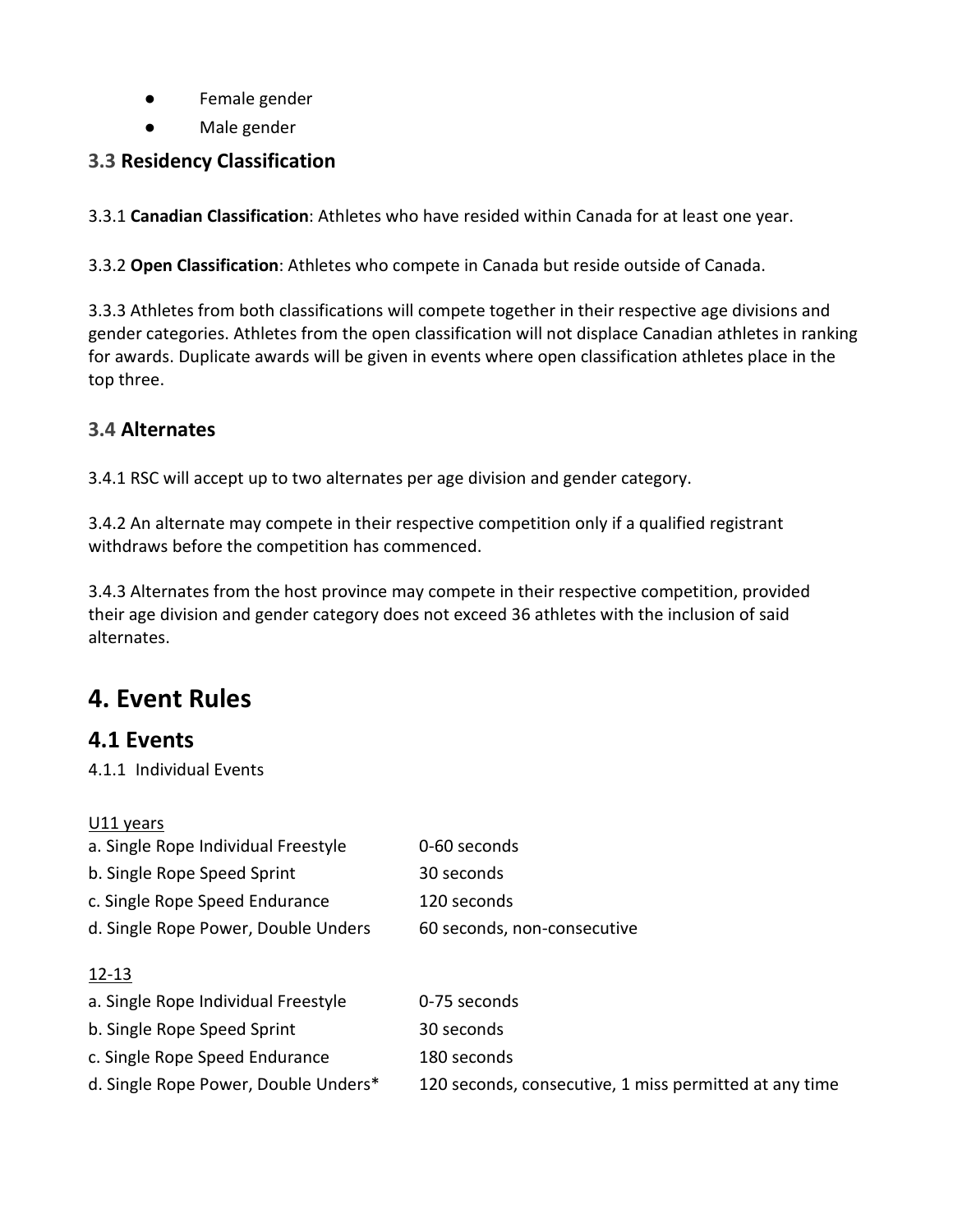| 14-15 and 30+ Years                                              |                                                        |
|------------------------------------------------------------------|--------------------------------------------------------|
| a. Single Rope Individual Freestyle                              | 0-75 seconds                                           |
| b. Single Rope Speed Sprint                                      | 30 seconds                                             |
| c. Single Rope Speed Endurance                                   | 180 seconds                                            |
| d. Single Rope Power, Double Unders*                             | 180 seconds, consecutive, 1 miss permitted at any time |
| *Not included in the Individual Overall<br>championship          |                                                        |
| 16-18 and 19+ Years                                              |                                                        |
| See IJRU Rule Books                                              |                                                        |
| 4.1.2 Team events                                                |                                                        |
| U11 Years                                                        |                                                        |
| a. Single Rope Speed Relay                                       | 4x30 seconds                                           |
| b. Single Rope Power Relay                                       | 4x30 seconds                                           |
| c. Double Dutch Speed Relay                                      | 4x30 seconds                                           |
| d. Single Rope Pairs Freestyle (x2)                              | 0-60 seconds                                           |
| e. Double Dutch Freestyle Relay                                  | 0-75 seconds                                           |
| 12-13, 14-15 and 30+ Years                                       |                                                        |
| a. Single Rope Speed Relay                                       | 4x30 seconds                                           |
| b. Single Rope Double Unders Relay                               | 2x30 seconds                                           |
| c. Double Dutch Speed Relay                                      | 4x30 seconds                                           |
| d. Double Dutch Speed Sprint                                     | 1x60 seconds                                           |
| e. Single Rope Team Freestyle                                    | 0-75 seconds                                           |
| f. Single Rope Pair Freestyle                                    | 0-75 seconds                                           |
| g. Double Dutch Single Freestyle                                 | 0-75 seconds                                           |
| h. Double Dutch Pairs Freestyle                                  | 0-75 seconds                                           |
| i. Wheel Pair Freestyle*                                         | 0-75 seconds                                           |
| *Not included in the All-Around or Team Overall<br>championships |                                                        |

16-18 and 19+ Years See IJRU Rule Books

#### **4.2 Timing**

4.2.1 All speed and Power events will use the official IJRU and RSC event call-out tracks, which are available at [www.ropeskippingcanada.com/downloads](http://www.ropeskippingcanada.com/downloads)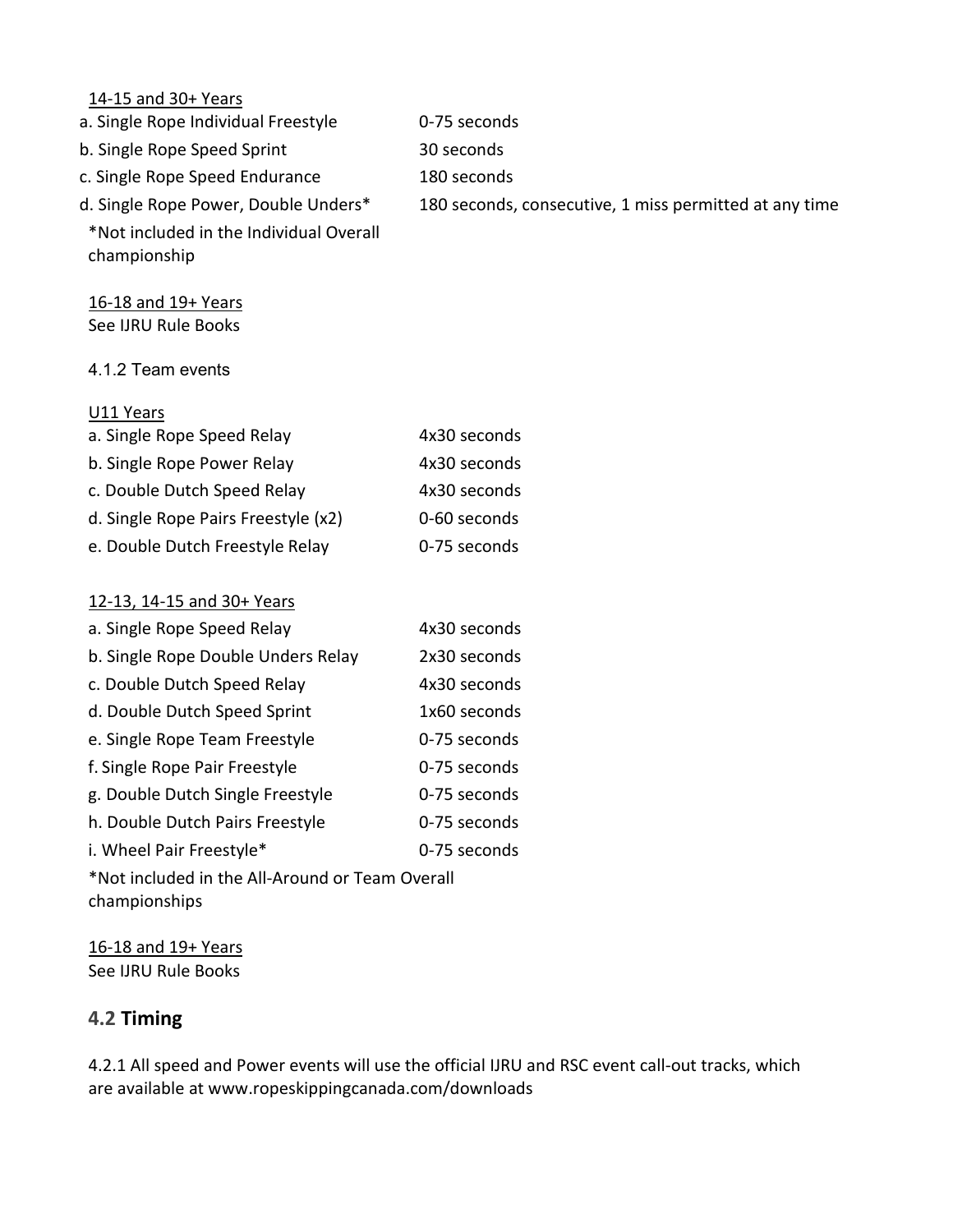4.2.2 For all freestyle events, all athletes and ropes must be still until the words "you may begin" have been announced by the tournament director. The timer will start when the athlete(s) or rope(s) start moving, or when the music begins, whichever comes first.

4.2.3 All athletes and teams must be given a minimum of 10 minutes between events.

#### **4.3 Coach's Box**

4.3.1 Dimensions and location: Refer to IJRU Competition Manual

4.3.2 The coach's box may only be occupied by a registered coach or athlete. Athletes occupying the coach's box must be registered Full Members in Good Standing with RSC and must be registered to compete in the event they are attending. Coaches occupying a coach's box must be registered Full Members in Good Standing with RSC and must meet the Minimum Coach Requirements as outlined by the RSC Coaching Requirements Policy.

4.3.3 The coach's box occupant may coach, encourage, and offer scores only to the athlete(s) in the competition field of said coach's box. They must not interfere with the view or distract the judges or other athletes at any time.

4.3.4 The coach's box occupant may record their athlete(s) with a digital video recorder such as a cell phone, tablet or small camera. The recording device must not impede the view or distract the judges or other athletes in any way.

4.3.5 The coach's box occupant may NOT record or coach athletes in adjacent competition fields.

4.3.6 If a coaching box occupant violates any of the aforementioned rules, the judges will consider them committed by the athlete/team and the athlete/team will be penalized as per Section 5 – Deductions.

#### **4.4 Equipment**

The equipment rules outlined in this section, apply to age groups and competitors at Rope Skipping Canada sanctioned events.

4.4.1 Ropes: See IJRU Rule Books

4.4.2 Props: See IJRU Rule Books

4.4.3 Video Recording Devices: Video recording devices such as cell phones, tablets or small cameras may be used within the boundaries of the coach's box. Any video recording devices used cannot interfere with the judge's view. If a video recording device interferes with a judges view, the recording device will be removed from the coaching box by the Technical Committee.

4.4.4 Speed Counters are permitted within the coaching box.

4.4.5 Uniforms: Uniforms may include but are not limited to graphics such as club name, team name,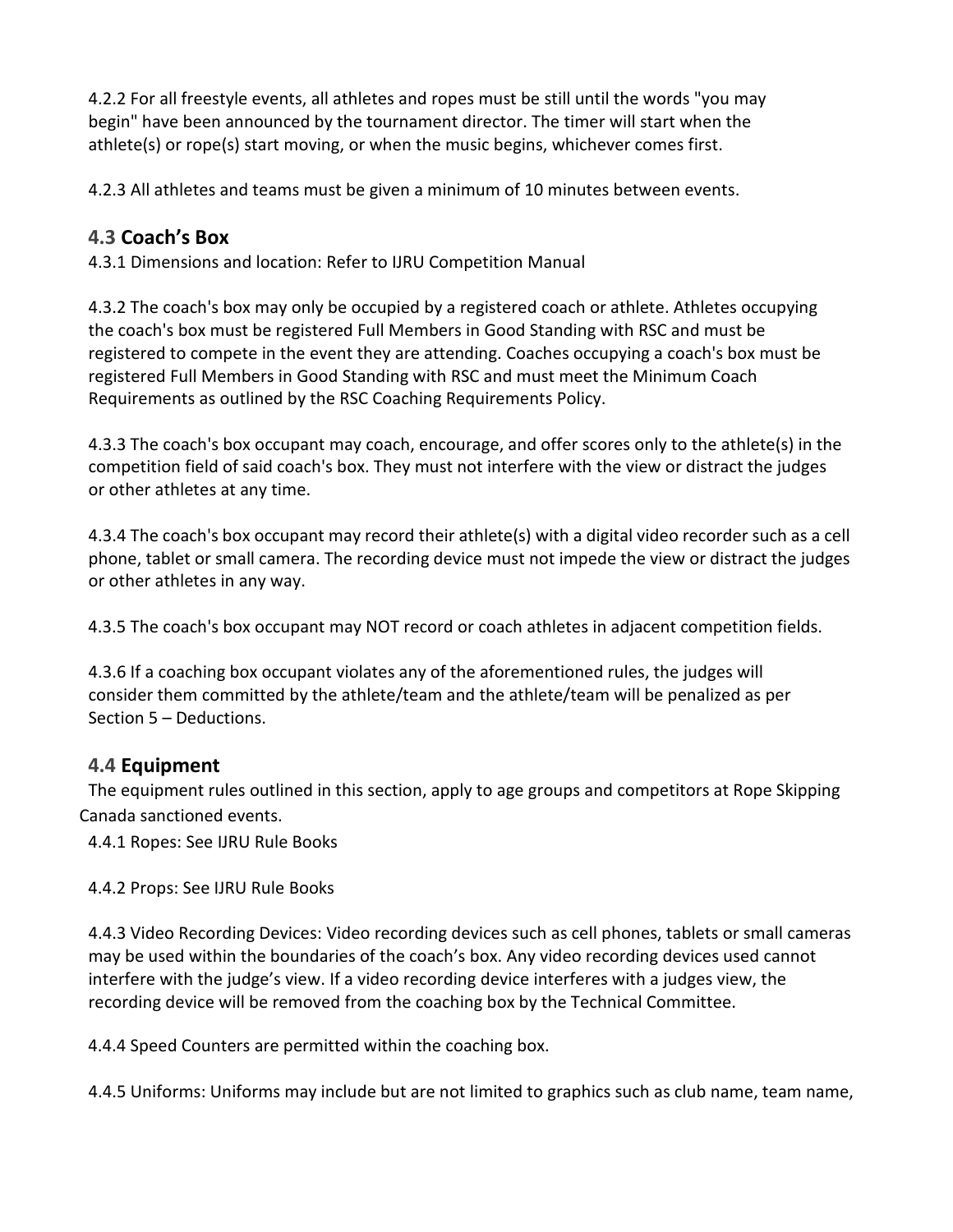sponsor and/or logo displayed during the competition. Items of jewelry including, but not limited to, necklaces, watches, rings and piercings larger than studs must not be worn.

4.4.6 Coaches must attend competitions in appropriate athletic attire, including soft soled, nonmarking athletic shoes.

4.4.7 Athletic Supports: Supportive athletic shoes are required at all times while an athlete is in the competition area. If an athlete loses a shoe during an event, no skills will be scored whilst the athlete does not wear their shoes. Adequate athletic support undergarments must be worn.

4.4.8 Joint and muscle braces such as knee braces, wrist braces and elbow braces may be worn.

4.4.9 Padding such as knee pads, elbow pads, helmets and wrist guards are not permitted.

#### **4.5 Music**

4.5.1 Music is permitted during all freestyle events but is not required. Music should enhance and provide a positive element and energy to an athlete or team's routine. Refer to the IJRU Rule Books for additional music rules and regulations.

4.5.2 All music used by an athlete in competition or in practice/warm-up will set a positive tone for the routine, athlete, competition, and audience that supports the values of Rope Skipping Canada.

4.5.3 After the athlete(s) freestyle has commenced (i.e., the rope begins to move to start a skill or the music begins), it must be finished regardless of music errors (i.e. wrong song plays, missed cue etc.).

4.5.4 A minimum deduction of 3 points from an athlete(s) overall score for the event to a final overall score of zero, will occur for the use of music containing any of the terms on the RSC Zero-Tolerance Word List at the discretion of the Technical Committee. Where there could be a difference of interpretation due to the quality of the sound recording, it is advised to err on the side of caution.

4.5.5 All athletes, coaches, and parents will exercise discretion when choosing and approving music with potentially inappropriate or vulgar lyrics or themes, to ensure that the resulting experience is respectful and appropriate for all ages (competitors, participants, officials, and spectators). Any subversions, bleeps etc. that still leave the impression of the original wording of the song will be subject to the same penalties.

4.5.6 Terms on the "RSC Zero-Tolerance Word List", including all of their equivalents, will not be tolerated in the musical selections of athletes. Coaches can contact their Provincial director or email [info@ropeskippingcanada.com f](mailto:info@ropeskippingcanada.com)or more information.

4.5.7 The athlete and their head coach(es) at the time of the event, will also be penalized with a demerit. Should more than one athlete representing a club break this rule at the same event, only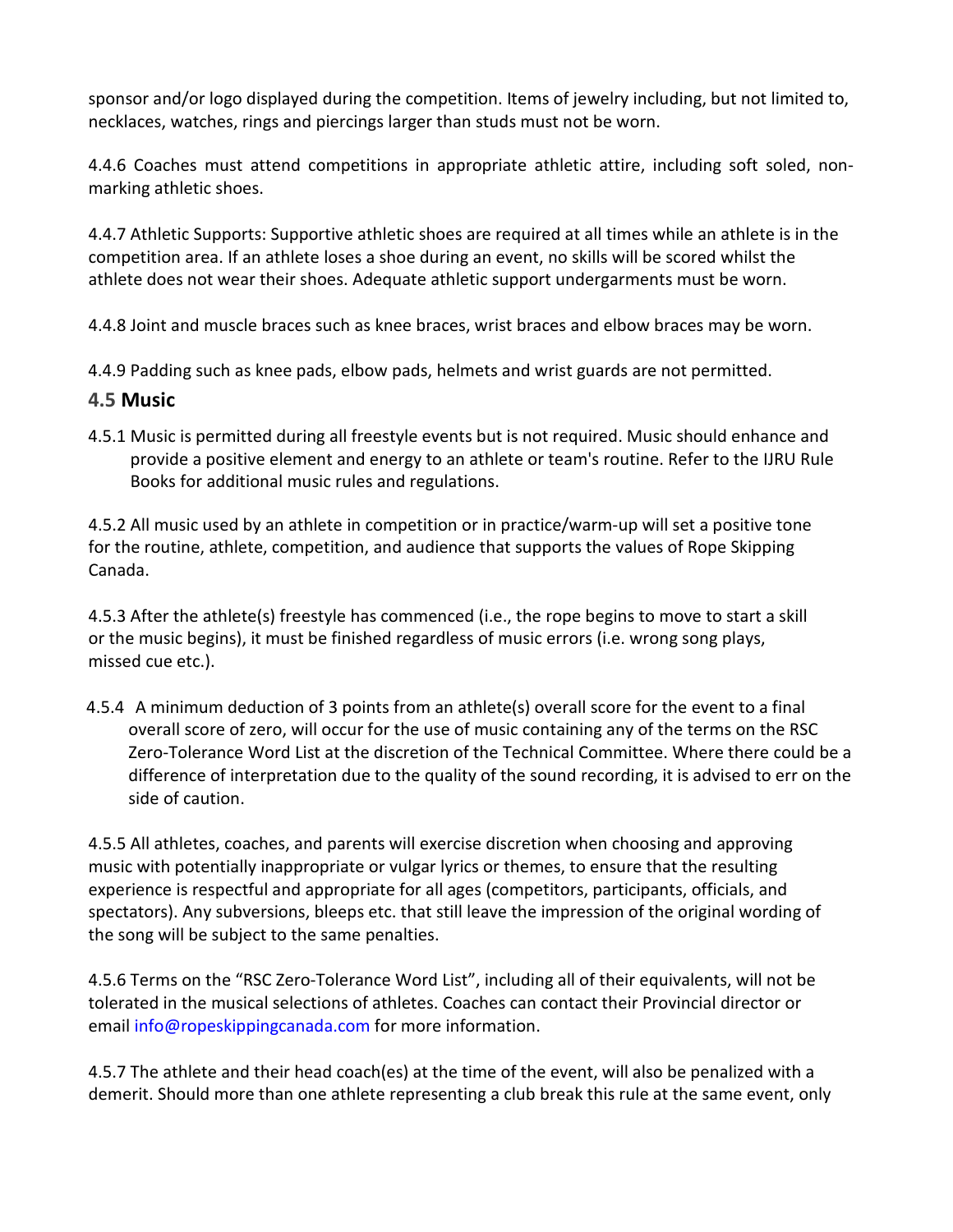one demerit will be awarded to the head coach, and one demerit to each jumper involved. If a jumper or coach acquires two or more demerits within a four year span, that individual will receive a one year suspension from competing at National Championships, regardless of the team they affiliate with.

4.5.8 Should a deduction or demerit be awarded to a coach or athlete, a minimum of two representatives from the competition Technical Committee will approach the head coach (or representative in the event of the coach's absence) and explain in clear terms what the demerit or deduction was given for and a warning if they have other athletes attempting to use the same song. If an athlete or team wishes to rebut the deduction or demerit they must appeal to the Technical Committee.

## **4.6 Delay of Tournament**

In the case where an athlete or team fails to appear for an event or enters the boundary of the competition not prepared to compete, the head judge will notify the tournament director. The tournament director will notify the athletes they have one minute to resolve their issue and be ready to compete. Athletes who fail to meet the deadline will receive a score of zero for that event.

## **4.7 Recompeting**

See IJRU Rule Books.

## **4.7 Chewing Gum**

4.7.1 Athletes are not permitted to chew gum while in the competition area.

# <span id="page-8-0"></span>**5 Appeals**

## **5.1 General Rules around Appeals**

Appeals must be submitted to the technical committee in writing, and accompanied by a \$20.00 deposit (Canadian funds) before the technical committee will review the appeal.

5.1.1 Appeals must be submitted by the coach or team representative

5.1.2 The appeal deposit will be returned if the appeal is upheld.

5.1.3 Appeal form available at [www.ropeskippingcanada.com/downloads](http://www.ropeskippingcanada.com/downloads)

5.1.4 Decisions made by the technical committee are final.

## **5.2 Freestyle Appeals**

5.2.1 Appeals may be made on matters concerning mathematical errors in calculating scores and in tabulating results.

5.2.2 No appeals will be heard regarding any individual judge's submitted score.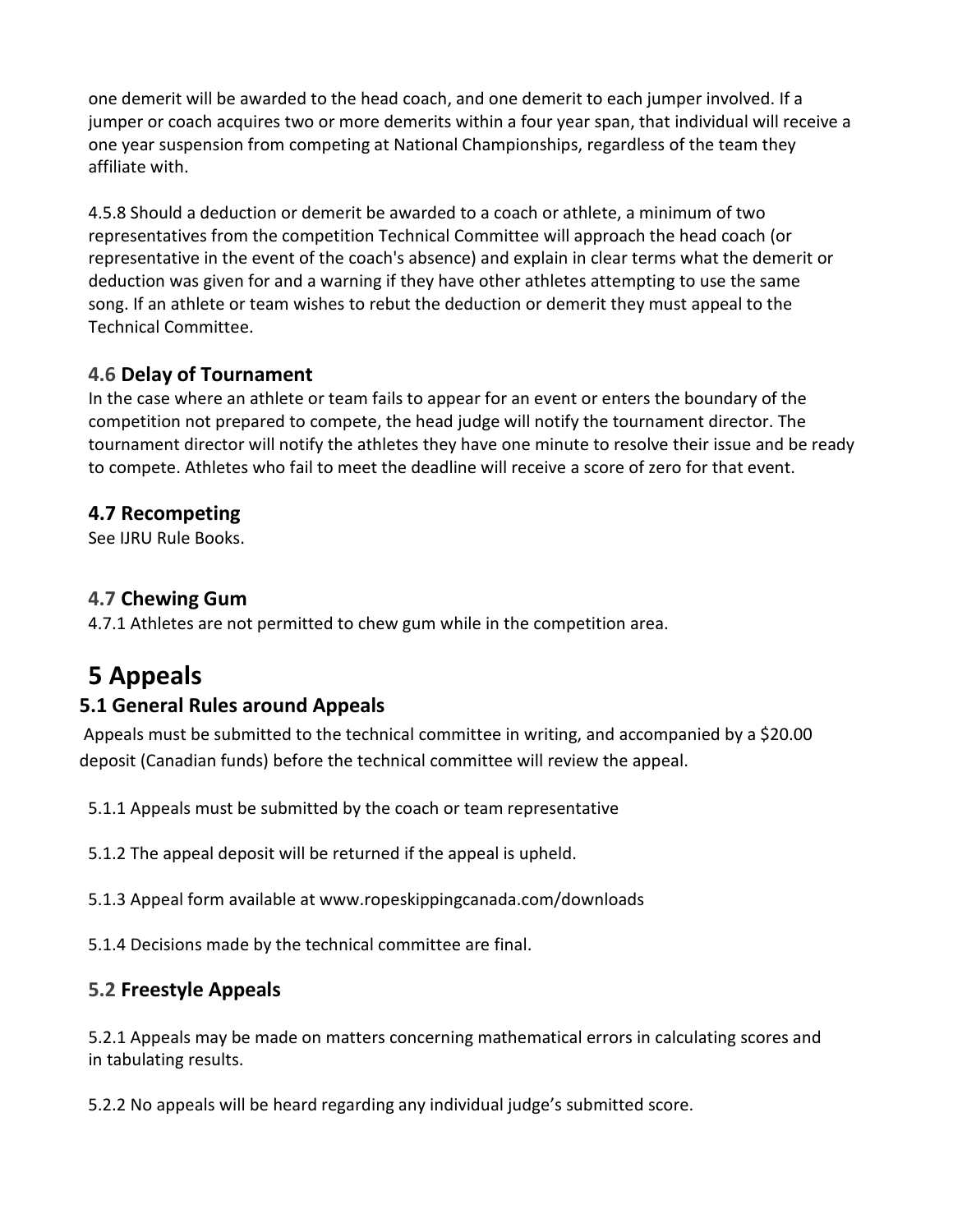#### **5.3 Speed and Power Appeals**

5.3.1 Appeals may be made when adequate video evidence is provided.

5.3.2 Video evidence must clearly identify the athlete in question, show the right foot of the athlete at all times during the trial, and include audio so that the recorded call-outs can be easily heard by the Technical Committee upon review. In addition, the club making the appeal must be able to digitally transfer the video from their recording device to a laptop computer so the Technical Committee can review the video in a larger format.

5.3.3 The technical committee will decide if the video evidence meets these requirements.

5.3.4 Appeals can only be made by the coach, or team representative, of the athlete(s) in question.

## <span id="page-9-0"></span>**6 Team Composition**

Teams may consist of up to 6 athletes.

- 6.1.1 Teams will compete in the oldest member's age category.
- 6.1.2 An athlete may move up no more than two age categories above his/her own.
- 6.1.3 For speed events, the same athlete cannot compete more than once per event trial.
- 6.1.4 Each team member must compete in at least one event.

6.1.5 Athletes not entered in a specific event may enter that event "track style". Such entries may be drawn from one or more clubs, with no effect on the team overall.

6.1.6 No athlete shall enter any event more than once.

#### **6.2 Mixed Team Representation Requirement**

6.2.1 For mixed teams in the 12-13, 14-15, 16-18, 19+, and 30+ age divisions, both genders must be represented on the floor in each event.

6.2.2 For mixed teams in the U11 age division, both genders must be represented in at least 3 of the events in the Team All Around Competition.

## <span id="page-9-1"></span>**7 Precision Group Routine**

#### **7.1 Age Categories**

- 12 & Under
- Open (all ages)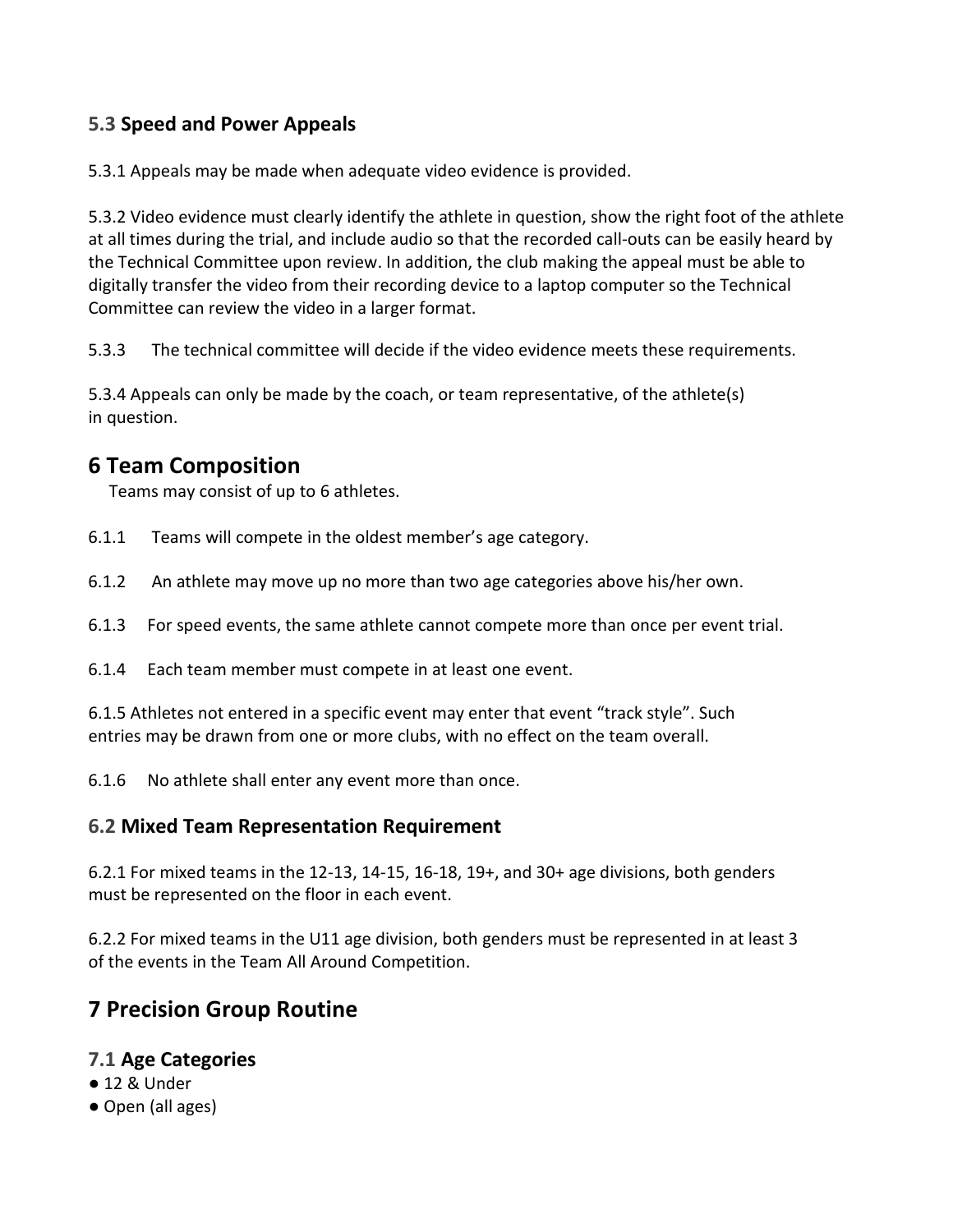#### **7.2 Group Composition**

- Male, female and mixed groups will compete in the same division.
- Groups must consist of a minimum of 8, up to a maximum of 18 athletes.
- Up to two registered substitutes may be used.

#### **7.3 Ropes**

● Single ropes of any construction may be used.

#### **7.4 Time Limits**

7.4.1 Minimum length of two minutes; maximum length of four minutes.

7.4.2 The timer will start running when:

- a) the athlete(s) or any body part starts moving
- b) the rope(s) start moving, or
- c) the group's music begins. Whichever comes first.

7.4.3 Routines ending before two-minutes or after four-minutes receive a 0.75 deduction.

#### **7.5 Music**

7.5.1 Music is required.

7.5.2 Music must be stored on a digital device such as a laptop, mobile phone, tablet or iPod.

7.5.3 The group's coach or a designated person must be with the music controller to supervise the starting of the routine and music. This designated person must remain with the music controller throughout the entire routine.

7.5.4 Music content must adhere to the same rules and standards as stated previously in this document (section 4.5).

## **7.6 Reskips**

7.6.1 A group may reskip if the music malfunctions at any time during the routine.

7.6.2 A group may reskip if one or more ropes break during the routine.

# <span id="page-10-0"></span>**8 Show Competition**

See IJRU Rule Books

# **9 Acknowledgements**